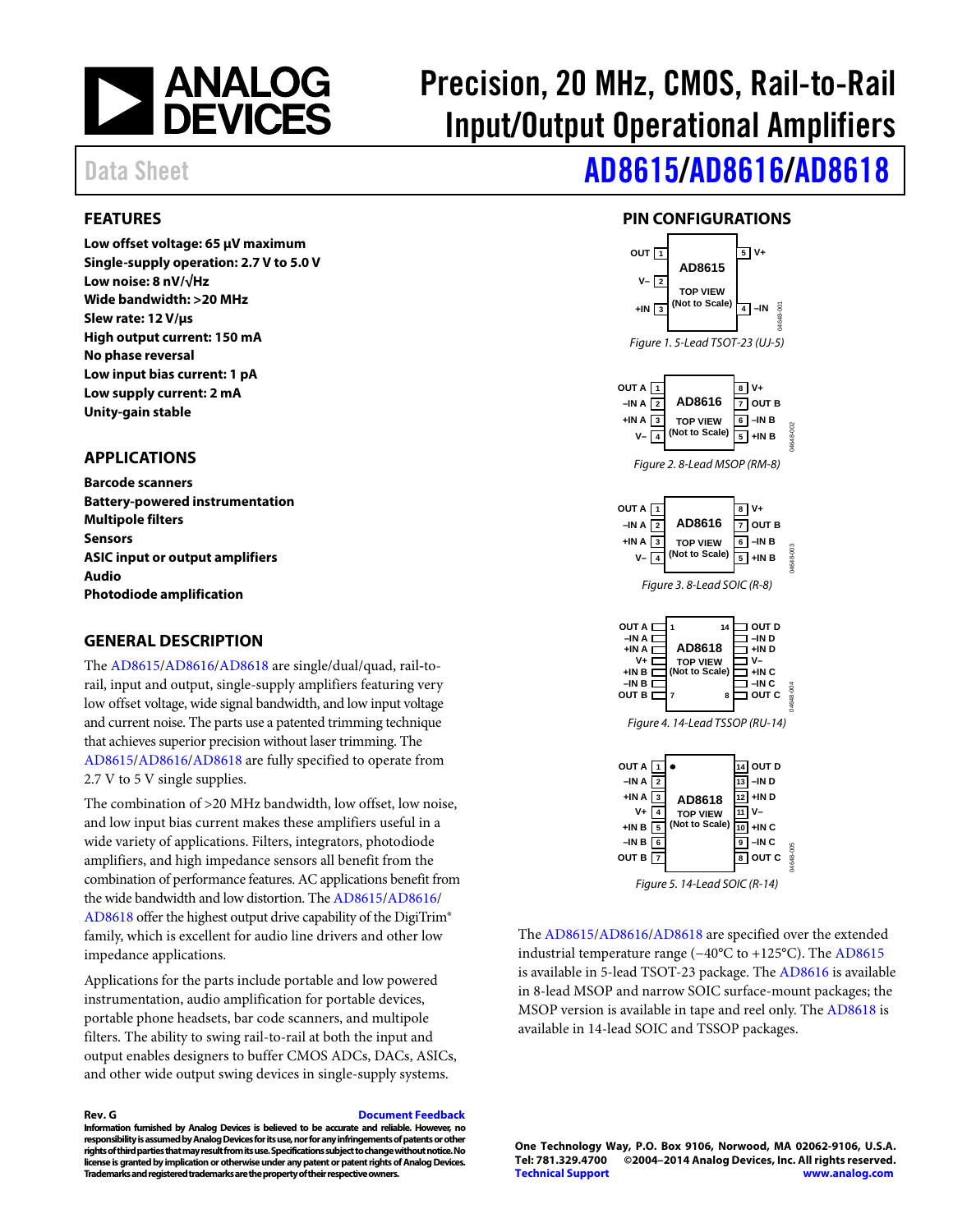## TABLE OF CONTENTS

### <span id="page-1-0"></span>**REVISION HISTORY**

| $6/14$ —Rev. F to Rev. G                           |  |
|----------------------------------------------------|--|
| Changes to Input Overvoltage Protection Section 11 |  |

### **3/14—Rev. E to Rev. F**

| Changes to Differential Input Voltage Parameter, Table 3 5 |  |
|------------------------------------------------------------|--|
|                                                            |  |
|                                                            |  |

### **9/08—Rev. D to Rev. E**

### **5/08—Rev. C to Rev. D**

<span id="page-1-1"></span>

| Power Calculations for Varying or Unknown Loads 14 |  |
|----------------------------------------------------|--|
|                                                    |  |
|                                                    |  |

### **6/05—Rev. B to Rev. C**

### **1/05—Rev. A to Rev. B**

| Deleted Figure 34; Renumbered Subsequently 11 |  |
|-----------------------------------------------|--|
| Deleted Figure 35; Renumbered Subsequently 35 |  |
|                                               |  |

## **4/04—Rev. 0 to Rev. A**

**1/04—Revision 0: Initial Version**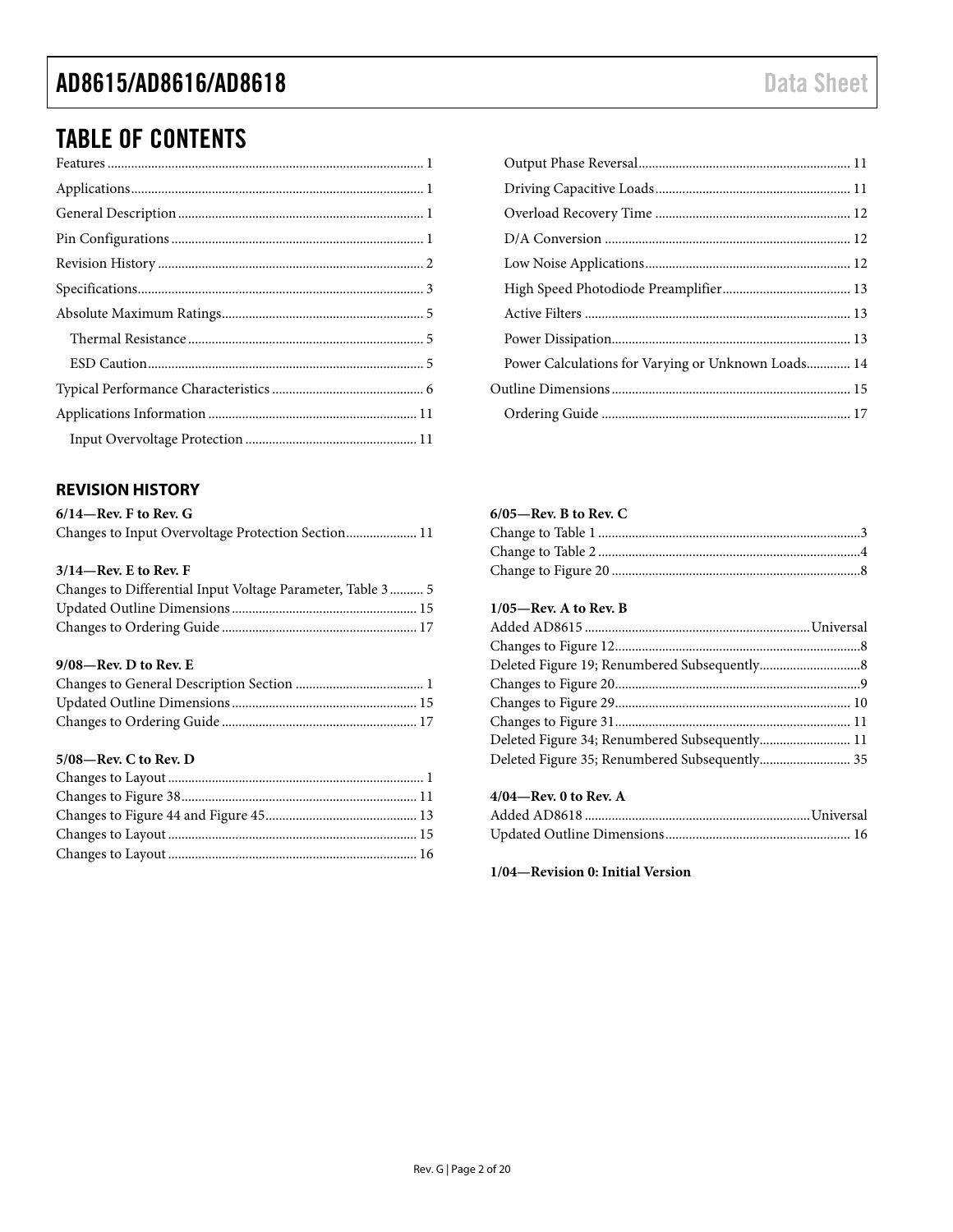## **SPECIFICATIONS**

 $\rm V_S$  = 5 V,  $\rm V_{\rm CM}$  = Vs/2, T $\rm A$  = 25°C, unless otherwise noted.

## **Table 1.**

| Parameter                           | Symbol                     | <b>Conditions</b>                                   | Min  | <b>Typ</b>     | <b>Max</b>     | Unit            |
|-------------------------------------|----------------------------|-----------------------------------------------------|------|----------------|----------------|-----------------|
| <b>INPUT CHARACTERISTICS</b>        |                            |                                                     |      |                |                |                 |
| Offset Voltage, AD8616/AD8618       | Vos                        | $V_S = 3.5 V$ at $V_{CM} = 0.5 V$ and 3.0 V         |      | 23             | 60             | μV              |
| Offset Voltage, AD8615              |                            |                                                     |      | 23             | 100            | μV              |
|                                     |                            | $V_{CM} = 0 V$ to 5 V                               |      | 80             | 500            | μV              |
|                                     |                            | $-40^{\circ}$ C < T <sub>A</sub> < $+125^{\circ}$ C |      |                | 800            | μV              |
| Offset Voltage Drift, AD8616/AD8618 | $\Delta V_{OS}/\Delta T$   | $-40^{\circ}$ C < T <sub>A</sub> < $+125^{\circ}$ C |      | 1.5            | $\overline{7}$ | µV/°C           |
| Offset Voltage Drift, AD8615        |                            |                                                     |      | 3              | 10             | µV/°C           |
| <b>Input Bias Current</b>           | Iв                         |                                                     |      | 0.2            | $\mathbf{1}$   | pA              |
|                                     |                            | $-40^{\circ}$ C < T <sub>A</sub> < $+85^{\circ}$ C  |      |                | 50             | pA              |
|                                     |                            | $-40^{\circ}$ C < T <sub>A</sub> < $+125^{\circ}$ C |      |                | 550            | рA              |
| Input Offset Current                | $\log$                     |                                                     |      | 0.1            | 0.5            | рA              |
|                                     |                            | $-40^{\circ}$ C < T <sub>A</sub> < $+85^{\circ}$ C  |      |                | 50             | рA              |
|                                     |                            | $-40^{\circ}$ C < T <sub>A</sub> < $+125^{\circ}$ C |      |                | 250            | рA              |
| Input Voltage Range                 |                            |                                                     | 0    |                | 5              | V               |
| Common-Mode Rejection Ratio         | <b>CMRR</b>                | $V_{CM} = 0 V$ to 4.5 V                             | 80   | 100            |                | dB              |
| Large Signal Voltage Gain           | Avo                        | $R_L = 2 k\Omega$ , $V_0 = 0.5 V$ to 5 V            | 105  | 1500           |                | V/mV            |
| Input Capacitance                   | $C_{\text{DIFF}}$          |                                                     |      | 2.5            |                | pF              |
|                                     | $C_{CM}$                   |                                                     |      | 6.7            |                | рF              |
| <b>OUTPUT CHARACTERISTICS</b>       |                            |                                                     |      |                |                |                 |
| Output Voltage High                 | <b>V<sub>OH</sub></b>      | $I_L = 1$ mA                                        | 4.98 | 4.99           |                | v               |
|                                     |                            | $I_L = 10$ mA                                       | 4.88 | 4.92           |                | v               |
|                                     |                            | $-40^{\circ}$ C < T <sub>A</sub> < $+125^{\circ}$ C | 4.7  |                |                | v               |
| Output Voltage Low                  | $V_{OL}$                   | $I_L = 1$ mA                                        |      | 7.5            | 15             | mV              |
|                                     |                            | $I_L = 10$ mA                                       |      | 70             | 100            | mV              |
|                                     |                            | $-40^{\circ}$ C < T <sub>A</sub> < $+125^{\circ}$ C |      |                | 200            | mV              |
| <b>Output Current</b>               | lout                       |                                                     |      | ±150           |                | mA              |
| Closed-Loop Output Impedance        | $Z_{OUT}$                  | $f = 1$ MHz, $A_V = 1$                              |      | 3              |                | Ω               |
| POWER SUPPLY                        |                            |                                                     |      |                |                |                 |
| Power Supply Rejection Ratio        | <b>PSRR</b>                | $V_s = 2.7 V$ to 5.5 V                              | 70   | 90             |                | dB              |
| Supply Current per Amplifier        | Isy                        | $V_0 = 0 V$                                         |      | 1.7            | 2              | mA              |
|                                     |                            | $-40^{\circ}$ C < T <sub>A</sub> < $+125^{\circ}$ C |      |                | 2.5            | mA              |
| <b>DYNAMIC PERFORMANCE</b>          |                            |                                                     |      |                |                |                 |
| <b>Slew Rate</b>                    | SR                         | $R_L = 2 k\Omega$                                   |      | 12             |                | $V/\mu s$       |
| <b>Settling Time</b>                | ts                         | To 0.01%                                            |      | < 0.5          |                | μs              |
| <b>Gain Bandwidth Product</b>       | GBP                        |                                                     |      | 24             |                | <b>MHz</b>      |
| Phase Margin                        | $\varnothing_{\mathsf{m}}$ |                                                     |      | 63             |                | Degrees         |
| NOISE PERFORMANCE                   |                            |                                                     |      |                |                |                 |
| Peak-to-Peak Noise                  | $e_n p-p$                  | 0.1 Hz to 10 Hz                                     |      | 2.4            |                | μV              |
| <b>Voltage Noise Density</b>        | $e_n$                      | $f = 1$ kHz                                         |      | 10             |                | $nV/\sqrt{Hz}$  |
|                                     |                            | $f = 10$ kHz                                        |      | $\overline{7}$ |                | $nV/\sqrt{Hz}$  |
| <b>Current Noise Density</b>        | $i_{n}$                    | $f = 1$ kHz                                         |      | 0.05           |                | pA/ $\sqrt{Hz}$ |
| <b>Channel Separation</b>           | C <sub>S</sub>             | $f = 10$ kHz                                        |      | $-115$         |                | dB              |
|                                     |                            | $f = 100$ kHz                                       |      | $-110$         |                | ${\sf dB}$      |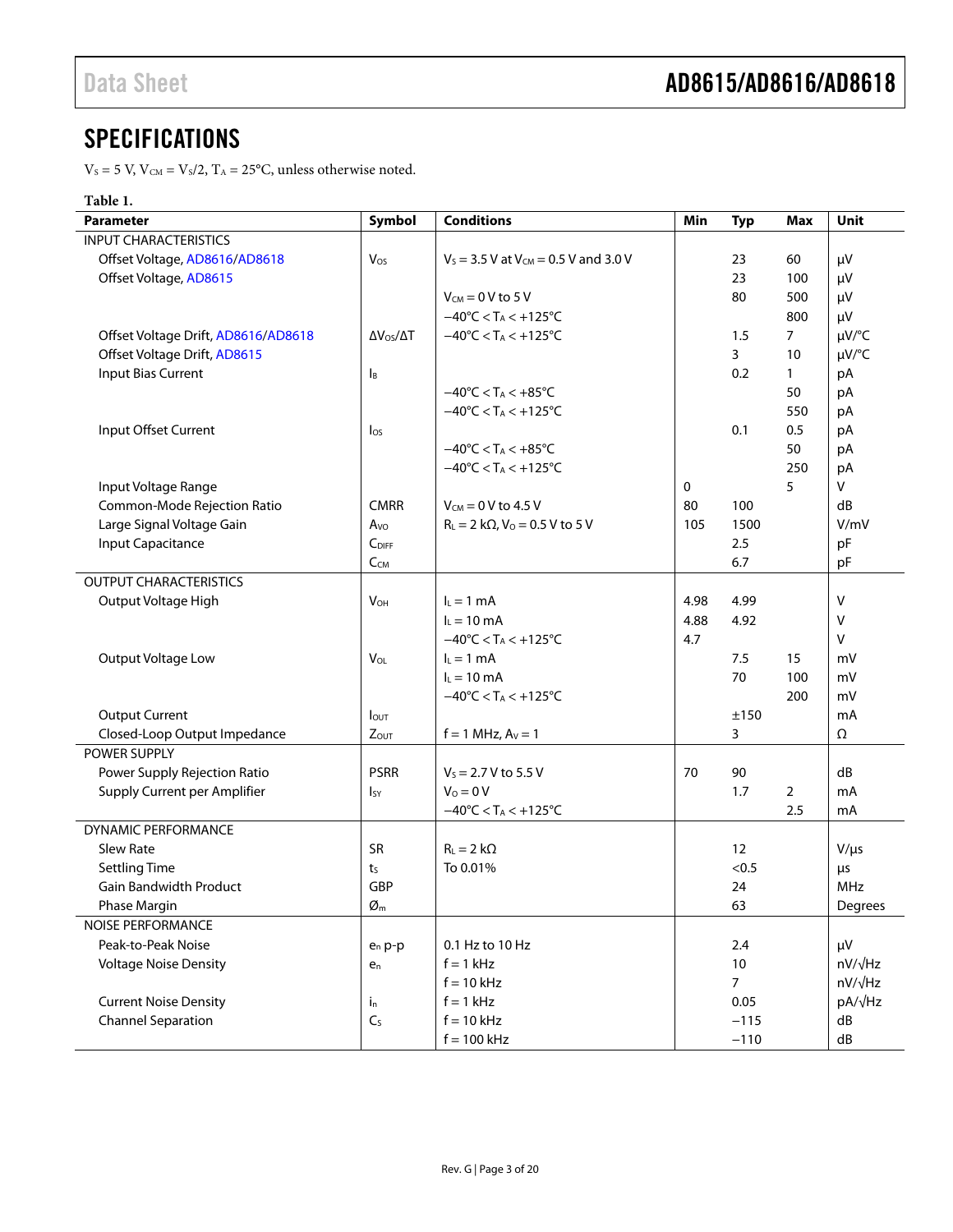$V_s = 2.7$  V,  $V_{CM} = V_s/2$ ,  $T_A = 25$ °C, unless otherwise noted.

## **Table 2.**

| <b>Parameter</b>                    | Symbol                   | <b>Conditions</b>                                        | Min         | <b>Typ</b>     | Max            | Unit           |
|-------------------------------------|--------------------------|----------------------------------------------------------|-------------|----------------|----------------|----------------|
| <b>INPUT CHARACTERISTICS</b>        |                          |                                                          |             |                |                |                |
| Offset Voltage, AD8616/AD8618       | Vos                      | $V_s = 3.5$ V at $V_{CM} = 0.5$ V and 3.0 V              |             | 23             | 65             | μV             |
| Offset Voltage, AD8615              |                          |                                                          |             | 23             | 100            | μV             |
|                                     |                          | $V_{CM} = 0 V$ to 2.7 V                                  |             | 80             | 500            | μV             |
|                                     |                          | $-40^{\circ}$ C < T <sub>A</sub> < $+125^{\circ}$ C      |             |                | 800            | μV             |
| Offset Voltage Drift, AD8616/AD8618 | $\Delta V_{OS}/\Delta T$ | $-40^{\circ}$ C < T <sub>A</sub> < $+125^{\circ}$ C      |             | 1.5            | $\overline{7}$ | $\mu V$ /°C    |
| Offset Voltage Drift, AD8615        |                          |                                                          |             | $\overline{3}$ | 10             | µV/°C          |
| <b>Input Bias Current</b>           | Iв                       |                                                          |             | 0.2            | $\mathbf{1}$   | pA             |
|                                     |                          | $-40^{\circ}$ C < T <sub>A</sub> < $+85^{\circ}$ C       |             |                | 50             | рA             |
|                                     |                          | $-40^{\circ}$ C < T <sub>A</sub> < $+125^{\circ}$ C      |             |                | 550            | рA             |
| Input Offset Current                | $\log$                   |                                                          |             | 0.1            | 0.5            | pA             |
|                                     |                          | $-40^{\circ}$ C < T <sub>A</sub> < $+85^{\circ}$ C       |             |                | 50             | pA             |
|                                     |                          | $-40^{\circ}$ C < T <sub>A</sub> < $+125^{\circ}$ C      |             |                | 250            | pA             |
| Input Voltage Range                 |                          |                                                          | $\mathbf 0$ |                | 2.7            | V              |
| Common-Mode Rejection Ratio         | <b>CMRR</b>              | $V_{CM} = 0 V$ to 2.7 V                                  | 80          | 100            |                | dB             |
| Large Signal Voltage Gain           | $A$ vo                   | $R_L = 2 k\Omega$ , $V_0 = 0.5 V$ to 2.2 V               | 55          | 150            |                | V/mV           |
| Input Capacitance                   | C <sub>DIFF</sub>        |                                                          |             | 2.5            |                | pF             |
|                                     | $C_{CM}$                 |                                                          |             | 7.8            |                | pF             |
| <b>OUTPUT CHARACTERISTICS</b>       |                          |                                                          |             |                |                |                |
| Output Voltage High                 | <b>V<sub>OH</sub></b>    | $I_L = 1$ mA                                             | 2.65        | 2.68           |                | V              |
|                                     |                          | $-40^{\circ}$ C < T <sub>A</sub> < $+125^{\circ}$ C      | 2.6         |                |                | v              |
| Output Voltage Low                  | VOL                      | $lL = 1 mA$                                              |             | 11             | 25             | mV             |
|                                     |                          | $-40^{\circ}$ C < T <sub>A</sub> < $+125^{\circ}$ C      |             |                | 30             | mV             |
| <b>Output Current</b>               | lout                     |                                                          |             | ±50            |                | mA             |
| Closed-Loop Output Impedance        | Zout                     | $f = 1$ MHz, $Av = 1$                                    |             | 3              |                | Ω              |
| <b>POWER SUPPLY</b>                 |                          |                                                          |             |                |                |                |
| Power Supply Rejection Ratio        | <b>PSRR</b>              | $V_s = 2.7 V$ to 5.5 V                                   | 70          | 90             |                | dB             |
| Supply Current per Amplifier        | $I_{SY}$                 | $V_0 = 0 V$                                              |             | 1.7            | $\overline{2}$ | mA             |
|                                     |                          | $-40^{\circ}$ C $<$ T <sub>A</sub> $<$ +125 $^{\circ}$ C |             |                | 2.5            | mA             |
| <b>DYNAMIC PERFORMANCE</b>          |                          |                                                          |             |                |                |                |
| <b>Slew Rate</b>                    | <b>SR</b>                | $R_L = 2 k\Omega$                                        |             | 12             |                | $V/\mu s$      |
| <b>Settling Time</b>                | t <sub>S</sub>           | To 0.01%                                                 |             | < 0.3          |                | μs             |
| <b>Gain Bandwidth Product</b>       | GBP                      |                                                          |             | 23             |                | <b>MHz</b>     |
| Phase Margin                        | $\varnothing$ m          |                                                          |             | 42             |                | Degrees        |
| <b>NOISE PERFORMANCE</b>            |                          |                                                          |             |                |                |                |
| Peak-to-Peak Noise                  | $e_n p-p$                | 0.1 Hz to 10 Hz                                          |             | 2.1            |                | μV             |
| <b>Voltage Noise Density</b>        | $e_n$                    | $f = 1$ kHz                                              |             | 10             |                | $nV/\sqrt{Hz}$ |
|                                     |                          | $f = 10$ kHz                                             |             | $\overline{7}$ |                | $nV/\sqrt{Hz}$ |
| <b>Current Noise Density</b>        | $i_{n}$                  | $f = 1$ kHz                                              |             | 0.05           |                | pA/√Hz         |
| <b>Channel Separation</b>           | C <sub>S</sub>           | $f = 10$ kHz                                             |             | $-115$         |                | dB             |
|                                     |                          | $f = 100$ kHz                                            |             | $-110$         |                | dB             |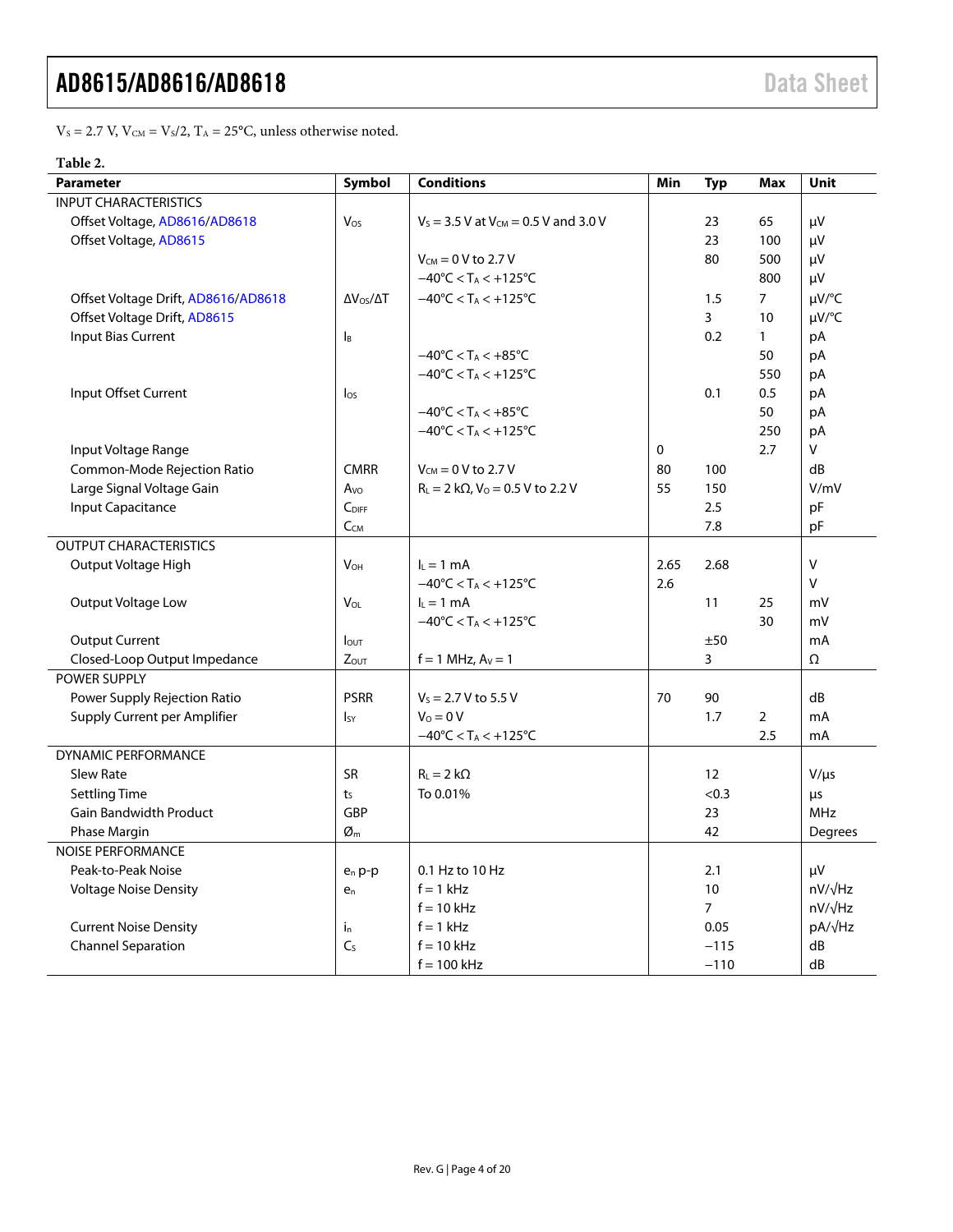## <span id="page-4-0"></span>ABSOLUTE MAXIMUM RATINGS

### **Table 3.**

| <b>Parameter</b>                     | Rating                               |
|--------------------------------------|--------------------------------------|
| Supply Voltage                       | 6 V                                  |
| Input Voltage                        | $GND$ to $V_S$                       |
| Differential Input Voltage           | ±6V                                  |
| Output Short-Circuit Duration to GND | Indefinite                           |
| Storage Temperature Range            | $-65^{\circ}$ C to +150 $^{\circ}$ C |
| <b>Operating Temperature Range</b>   | $-40^{\circ}$ C to +125 $^{\circ}$ C |
| Lead Temperature (Soldering, 60 sec) | 300 $\degree$ C                      |
| Junction Temperature                 | $150^{\circ}$ C                      |

Stresses above those listed under Absolute Maximum Ratings may cause permanent damage to the device. This is a stress rating only; functional operation of the device at these or any other conditions above those indicated in the operational section of this specification is not implied. Exposure to absolute maximum rating conditions for extended periods may affect device reliability.

### <span id="page-4-1"></span>**THERMAL RESISTANCE**

θ<sub>JA</sub> is specified for the worst-case conditions, that is, θ<sub>JA</sub> is specified for a device soldered in a circuit board for surface-mount packages.

### **Table 4.**

| <b>Package Type</b> | $\theta_{JA}$ | θıc | Unit          |
|---------------------|---------------|-----|---------------|
| 5-Lead TSOT-23 (UJ) | 207           | 61  | °C/W          |
| 8-Lead MSOP (RM)    | 210           | 45  | °C/W          |
| 8-Lead SOIC (R)     | 158           | 43  | $\degree$ C/W |
| 14-Lead SOIC (R)    | 120           | 36  | °C/W          |
| 14-Lead TSSOP (RU)  | 180           | 35  | °C/W          |

### <span id="page-4-2"></span>**ESD CAUTION**



ESD (electrostatic discharge) sensitive device. Charged devices and circuit boards can discharge without detection. Although this product features patented or proprietary protection circuitry, damage may occur on devices subjected to high energy ESD. Therefore, proper ESD precautions should be taken to avoid performance degradation or loss of functionality.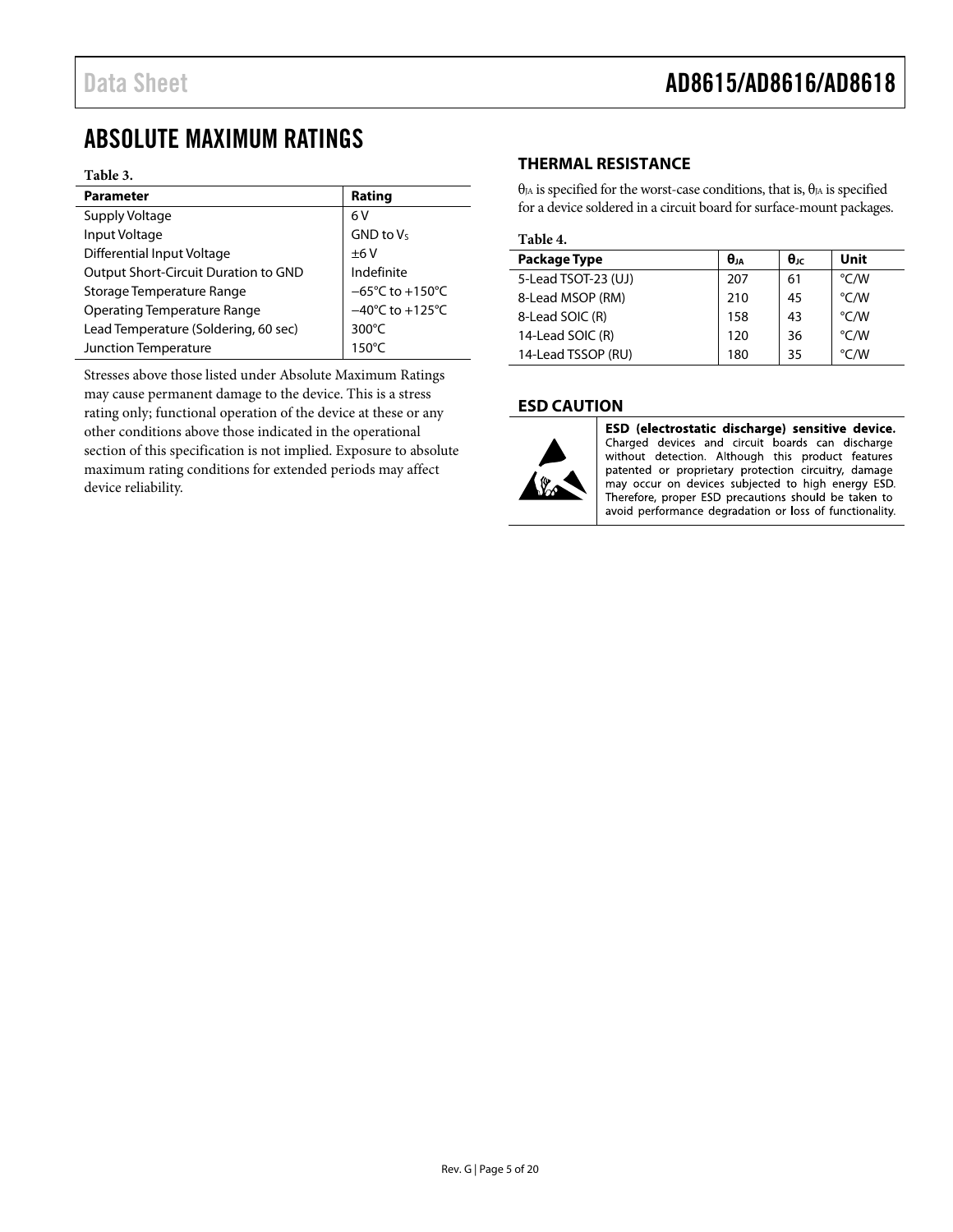## <span id="page-5-0"></span>TYPICAL PERFORMANCE CHARACTERISTICS



*Figure 6. Input Offset Voltage Distribution*



*Figure 7. Offset Voltage Drift Distribution*







*Figure 9. Input Bias Current vs. Temperature*



*Figure 10. Output Voltage to Supply Rail vs. Load Current*



*Figure 11. Output Saturation Voltage vs. Temperature*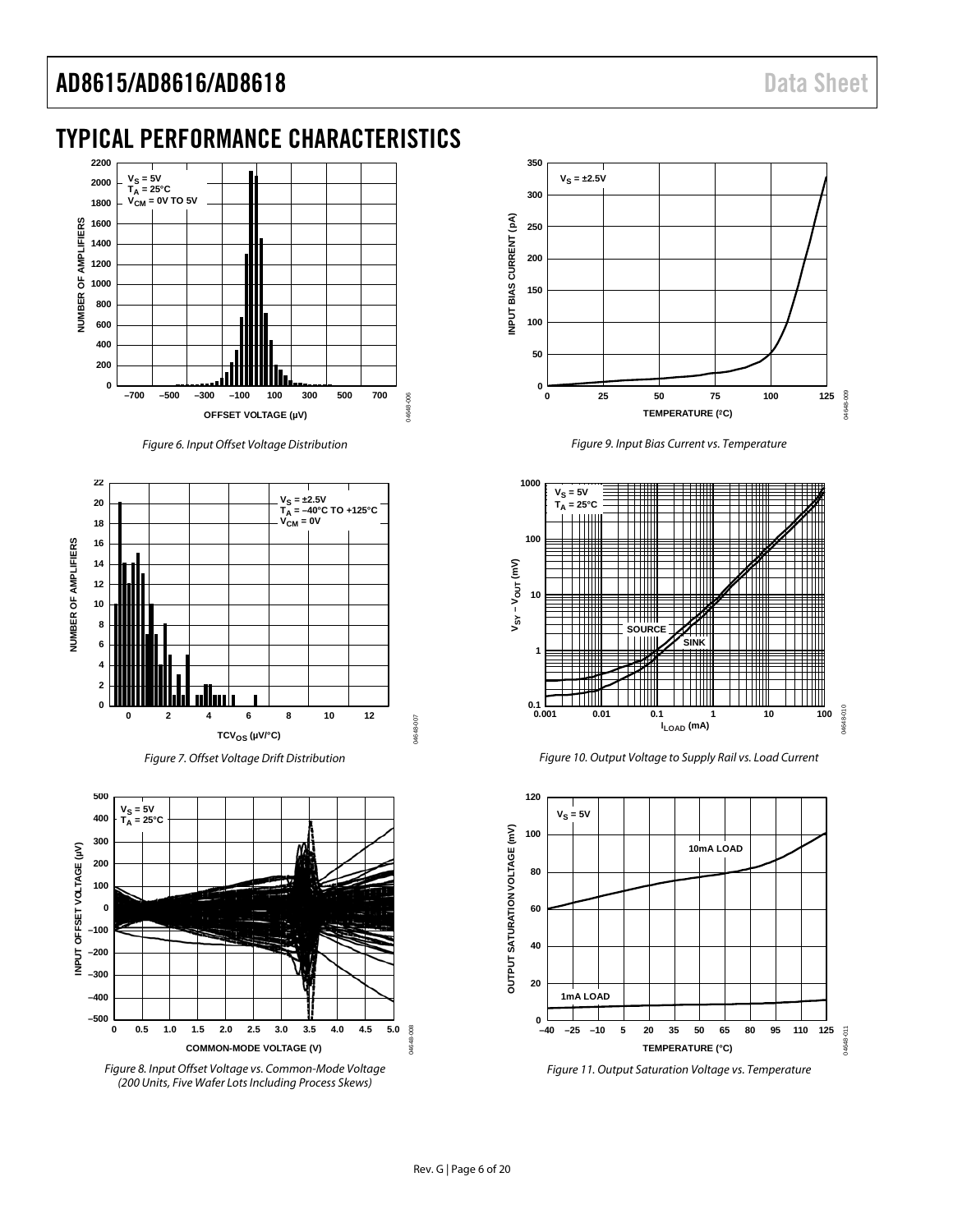

*Figure 12. Open-Loop Gain and Phase vs. Frequency*



*Figure 13. Closed-Loop Output Voltage Swing vs. Frequency*



*Figure 14. Output Impedance vs. Frequency*









*Figure 17. Small-Signal Overshoot vs. Load Capacitance*

## Data Sheet **AD8615/AD8616/AD8618**

04648-015

04648-015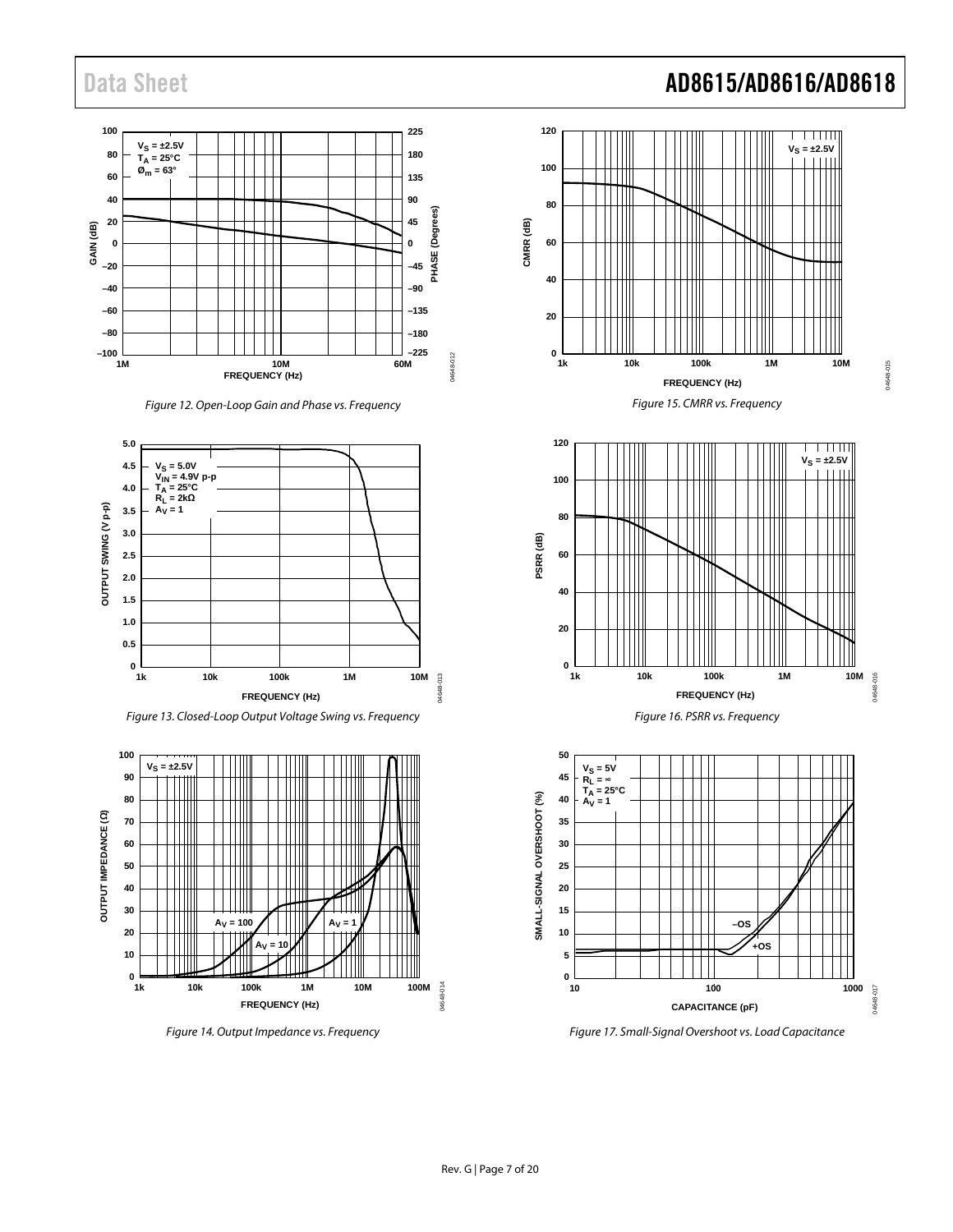

*Figure 18. Supply Current vs. Temperature*



*Figure 19. Supply Current per Amplifier vs. Supply Voltage*



*Figure 20. Voltage Noise Density vs. Frequency*



### **TIME (1µs/DIV)**











04648-022

14648-022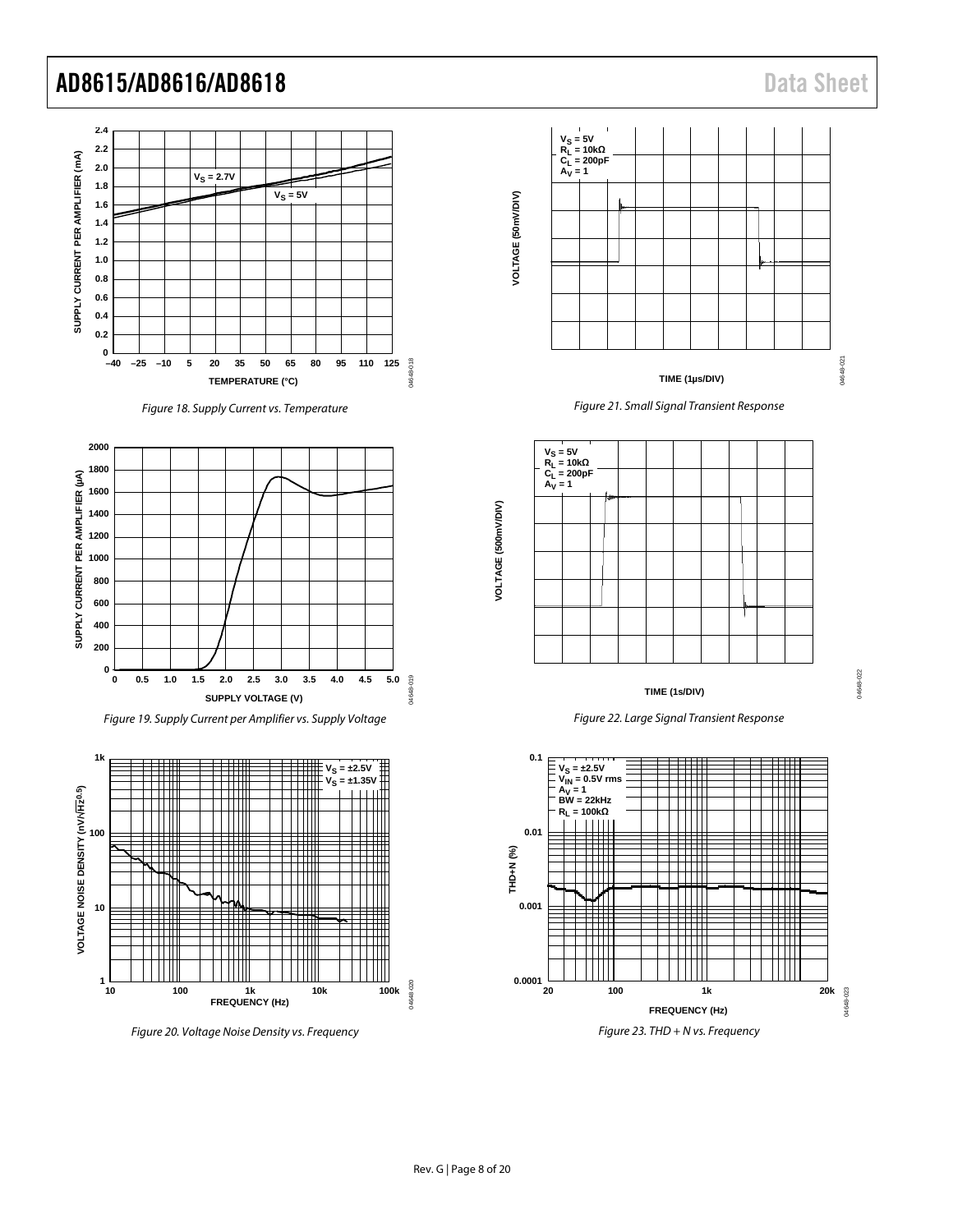

## Data Sheet **AD8615/AD8616/AD8618**

04648-027

-027 DARAS

04648-029

4648-029



**SINK**

**SOURCE**

**ILOAD (mA)**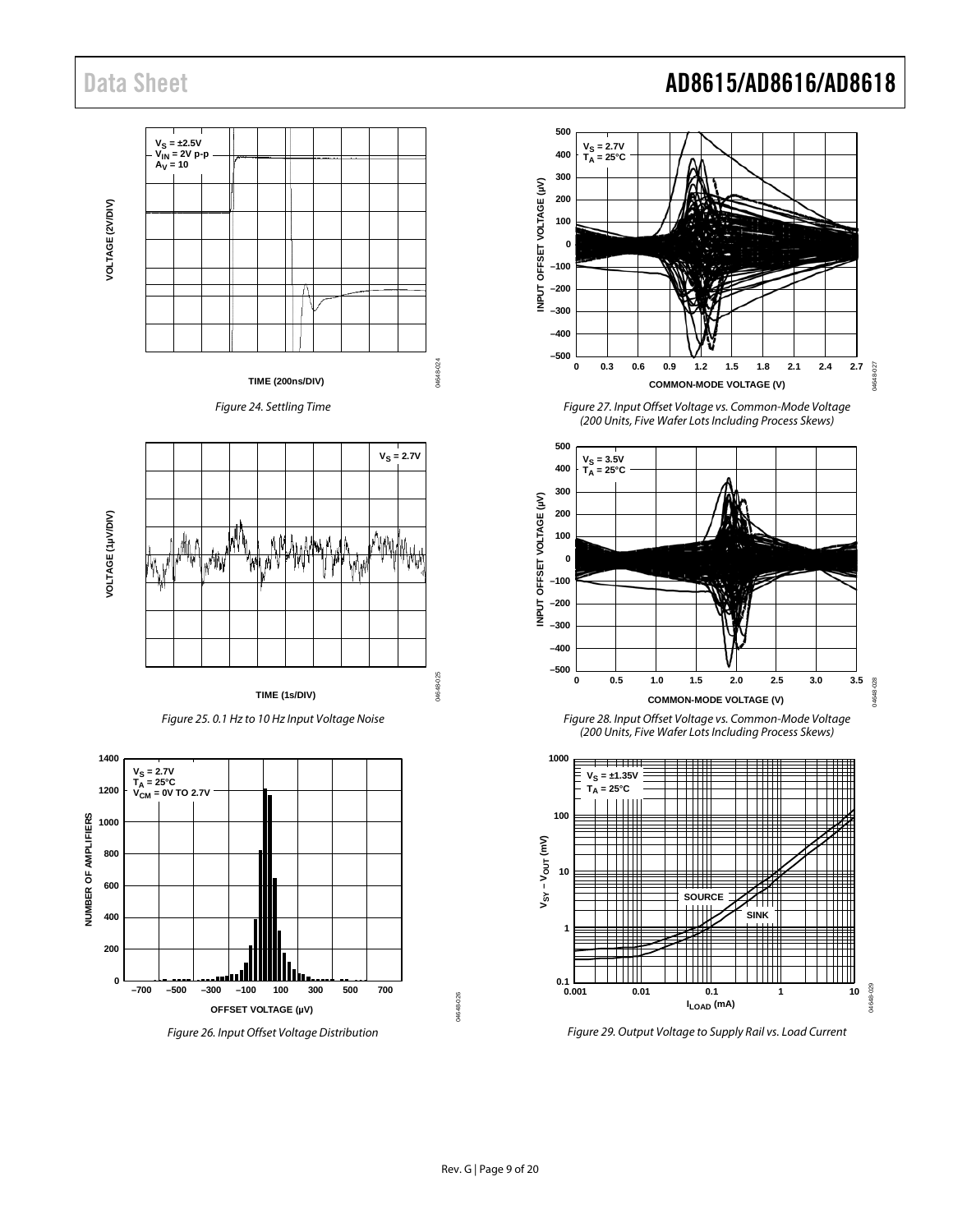04648-034

04648-034

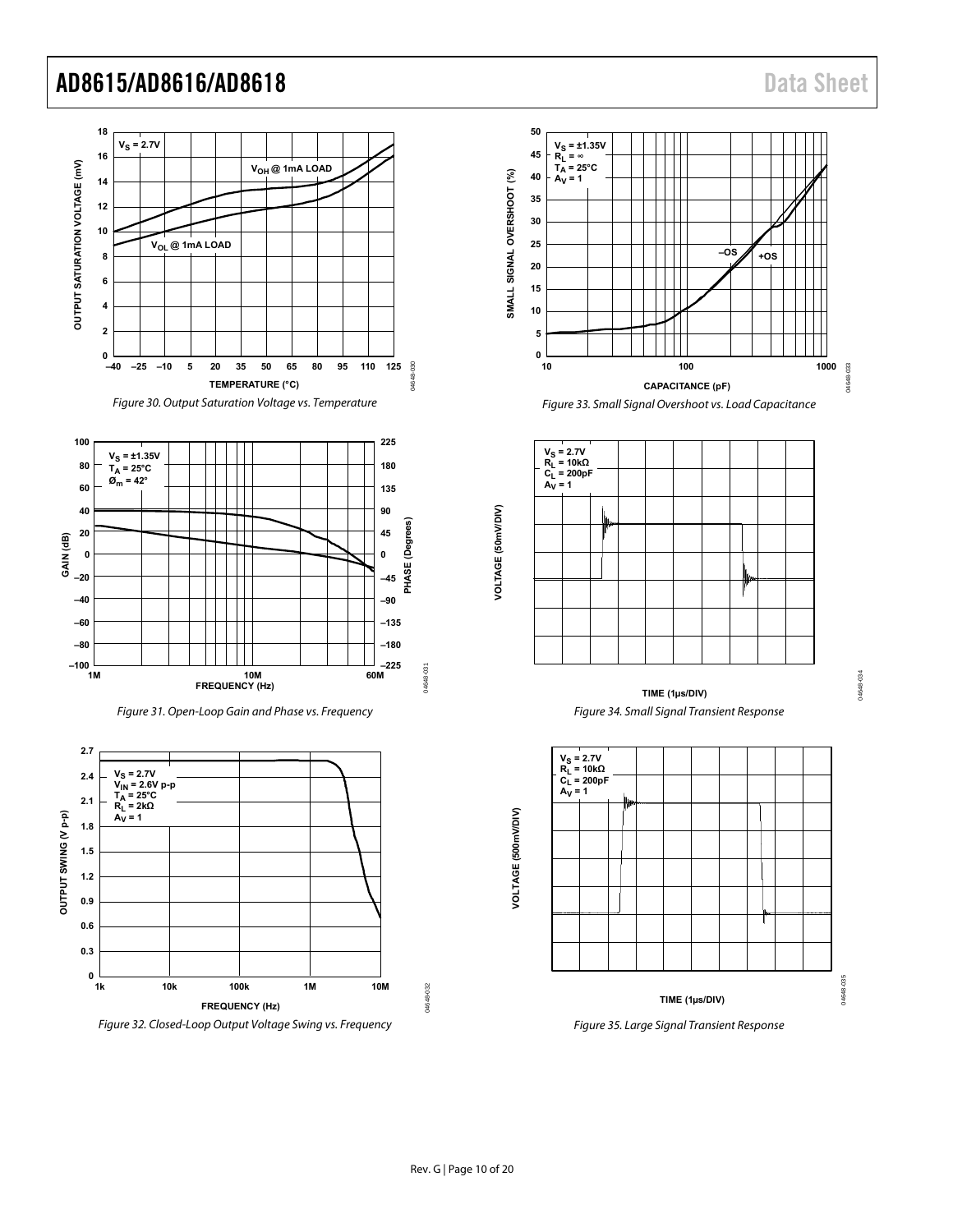## <span id="page-10-0"></span>APPLICATIONS INFORMATION **INPUT OVERVOLTAGE PROTECTION**

<span id="page-10-1"></span>If the voltage applied at either input exceeds the supplies, place external resistors in series with the inputs. The resistor values can be determined by the equation

$$
\frac{V_{IN} - V_{SY}}{R_S} < 5 \, \text{mA}
$$

The extremely low input bias current allows the use of larger resistors, which allows the user to apply higher voltages at the inputs. The use of these resistors adds thermal noise, which contributes to the overall output voltage noise of the amplifier.

For example, a 10 kΩ resistor has less than 13 nV/ $\sqrt{Hz}$  of thermal noise and less than 10 nV of error voltage at room temperature.

## <span id="page-10-2"></span>**OUTPUT PHASE REVERSAL**

The [AD8615/](http://www.analog.com/AD8615?doc=AD8615_8616_8618.pdf)[AD8616/](http://www.analog.com/AD8616?doc=AD8615_8616_8618.pdf)[AD8618 a](http://www.analog.com/AD8618?doc=AD8615_8616_8618.pdf)re immune to phase inversion, a phenomenon that occurs when the voltage applied at the input of the amplifier exceeds the maximum input common mode.

Phase reversal can cause permanent damage to the amplifier and can create lock ups in systems with feedback loops.



### <span id="page-10-3"></span>**DRIVING CAPACITIVE LOADS**

Although th[e AD8615/](http://www.analog.com/AD8615?doc=AD8615_8616_8618.pdf)[AD8616/](http://www.analog.com/AD8616?doc=AD8615_8616_8618.pdf)[AD8618](http://www.analog.com/AD8618?doc=AD8615_8616_8618.pdf) are capable of driving capacitive loads of up to 500 pF without oscillating, a large amount of overshoot is present when operating at frequencies above 100 kHz. This is especially true when the amplifier is configured in positive unity gain (worst case). When such large capacitive loads are required, the use of external compensation is highly recommended.

This reduces the overshoot and minimizes ringing, which in turn improves the frequency response of th[e AD8615/](http://www.analog.com/AD8615?doc=AD8615_8616_8618.pdf)[AD8616/](http://www.analog.com/AD8616?doc=AD8615_8616_8618.pdf) [AD8618.](http://www.analog.com/AD8618?doc=AD8615_8616_8618.pdf) One simple technique for compensation is the snubber, which consists of a simple RC network. With this circuit in place, output swing is maintained and the amplifier is stable at all gains.

[Figure 38 s](#page-10-4)hows the implementation of the snubber, which reduces overshoot by more than 30% and eliminates ringing that can cause instability. Using the snubber does not recover the loss of bandwidth incurred from a heavy capacitive load.



Figure 37. Driving Heavy Capacitive Loads Without Compensation



<span id="page-10-4"></span>

Figure 39. Driving Heavy Capacitive Loads Using the Snubber Network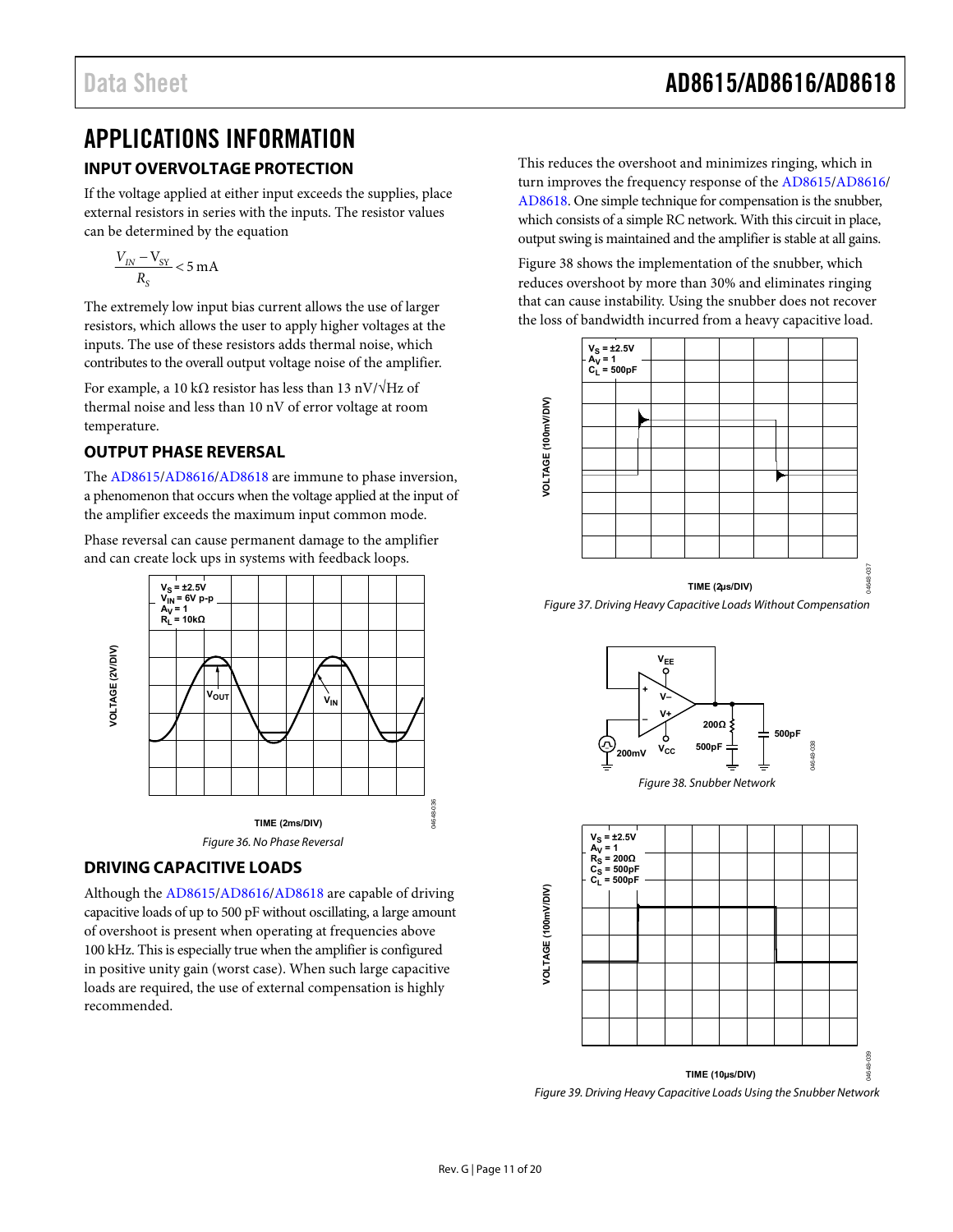### <span id="page-11-0"></span>**OVERLOAD RECOVERY TIME**

Overload recovery time is the time it takes the output of the amplifier to come out of saturation and recover to its linear region. Overload recovery is particularly important in applications where small signals must be amplified in the presence of large transients. [Figure 40 a](#page-11-3)nd [Figure 41 s](#page-11-4)how the positive and negative overload recovery times of th[e AD8616.](http://www.analog.com/AD8616?doc=AD8615_8616_8618.pdf) In both cases, the time elapsed before th[e AD8616 c](http://www.analog.com/AD8616?doc=AD8615_8616_8618.pdf)omes out of saturation is less than 1 μs. In addition, the symmetry between the positive and negative recovery times allows excellent signal rectification without distortion to the output signal.



<span id="page-11-3"></span>

### <span id="page-11-4"></span><span id="page-11-1"></span>**D/A CONVERSION**

The [AD8616](http://www.analog.com/AD8616?doc=AD8615_8616_8618.pdf) can be used at the output of high resolution DACs. The low offset voltage, fast slew rate, and fast settling time make the part suitable to buffer voltage output or current output DACs.

[Figure 42 s](#page-11-5)hows an example of the [AD8616 a](http://www.analog.com/AD8616?doc=AD8615_8616_8618.pdf)t the output of the [AD5542.](http://www.analog.com/AD5542?doc=AD8615_8616_8618.pdf) The [AD8616's](http://www.analog.com/AD8616?doc=AD8615_8616_8618.pdf) rail-to-rail output and low distortion help maintain the accuracy needed in data acquisition systems and automated test equipment.



### <span id="page-11-5"></span><span id="page-11-2"></span>**LOW NOISE APPLICATIONS**

Although th[e AD8618 t](http://www.analog.com/AD8618?doc=AD8615_8616_8618.pdf)ypically has less than 8 nV/ $\sqrt{Hz}$  of voltage noise density at 1 kHz, it is possible to reduce it further. A simple method is to connect the amplifiers in parallel, as shown in [Figure 43.](#page-11-6) The total noise at the output is divided by the square root of the number of amplifiers. In this case, the total noise is approximately 4 nV/ $\sqrt{Hz}$  at room temperature. The 100  $\Omega$ resistor limits the current and provides an effective output resistance of 50  $Ω$ .



<span id="page-11-6"></span>Figure 43. Noise Reduction

04648-043

14648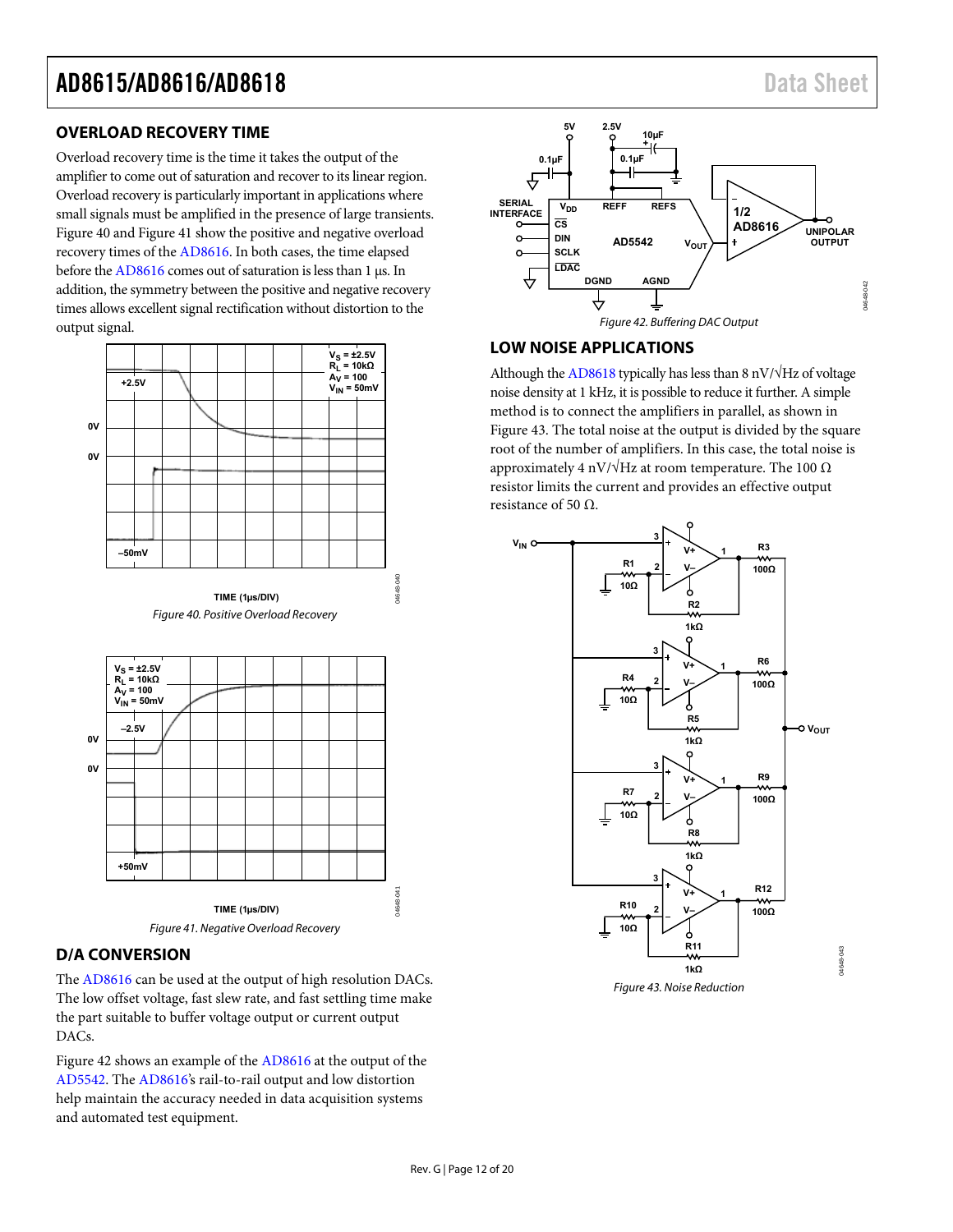## <span id="page-12-0"></span>**HIGH SPEED PHOTODIODE PREAMPLIFIER**

The [AD8615/](http://www.analog.com/AD8615?doc=AD8615_8616_8618.pdf)[AD8616/](http://www.analog.com/AD8616?doc=AD8615_8616_8618.pdf)[AD8618](http://www.analog.com/AD8618?doc=AD8615_8616_8618.pdf) are excellent choices for I-to-V conversions. The very low input bias, low current noise, and high unity-gain bandwidth of the parts make them suitable, especially for high speed photodiode preamplifiers.

In high speed photodiode applications, the diode is operated in a photoconductive mode (reverse biased). This lowers the junction capacitance at the expense of an increase in the amount of dark current that flows out of the diode.

The total input capacitance, C1, is the sum of the diode and op amp input capacitances. This creates a feedback pole that causes degradation of the phase margin, making the op amp unstable. Therefore, it is necessary to use a capacitor in the feedback to compensate for this pole.

To get the maximum signal bandwidth, select

$$
C2 = \sqrt{\frac{C1}{2\pi R2 f_U}}
$$

where  $f_U$  is the unity-gain bandwidth of the amplifier.



*Figure 44. High Speed Photodiode Preamplifier*

## <span id="page-12-1"></span>**ACTIVE FILTERS**

The low input bias current and high unity-gain bandwidth of th[e AD8616](http://www.analog.com/AD8616?doc=AD8615_8616_8618.pdf) make it an excellent choice for precision filter design.

[Figure 45](#page-12-3) shows the implementation of a second-order, low-pass filter. The Butterworth response has a corner frequency of 100 kHz and a phase shift of 90°. The frequency response is shown in [Figure 46.](#page-12-4)



<span id="page-12-3"></span>*Figure 45. Second-Order, Low-Pass Filter*



<span id="page-12-4"></span>*Figure 46. Second-Order Butterworth, Low-Pass Filter Frequency Response*

### <span id="page-12-2"></span>**POWER DISSIPATION**

Although th[e AD8615/](http://www.analog.com/AD8615?doc=AD8615_8616_8618.pdf)[AD8616/](http://www.analog.com/AD8616?doc=AD8615_8616_8618.pdf)[AD8618](http://www.analog.com/AD8618?doc=AD8615_8616_8618.pdf) are capable of providing load currents up to 150 mA, the usable output, load current, and drive capability are limited to the maximum power dissipation allowed by the device package.

In any application, the absolute maximum junction temperature for th[e AD8615](http://www.analog.com/AD8615?doc=AD8615_8616_8618.pdf)[/AD8616](http://www.analog.com/AD8616?doc=AD8615_8616_8618.pdf)[/AD8618](http://www.analog.com/AD8618?doc=AD8615_8616_8618.pdf) is 150°C. This should never be exceeded because the device could suffer premature failure. Accurately measuring power dissipation of an integrated circuit is not always a straightforward exercise; [Figure 47](#page-12-5) is a design aid for setting a safe output current drive level or selecting a heat sink for the package options available on the [AD8616.](http://www.analog.com/AD8616?doc=AD8615_8616_8618.pdf)



<span id="page-12-5"></span>*Figure 47. Maximum Power Dissipation vs. Ambient Temperature*

These thermal resistance curves were determined using the [AD8616](http://www.analog.com/AD8616?doc=AD8615_8616_8618.pdf) thermal resistance data for each package and a maximum junction temperature of 150°C.

## Data Sheet **AD8615/AD8616/AD8618**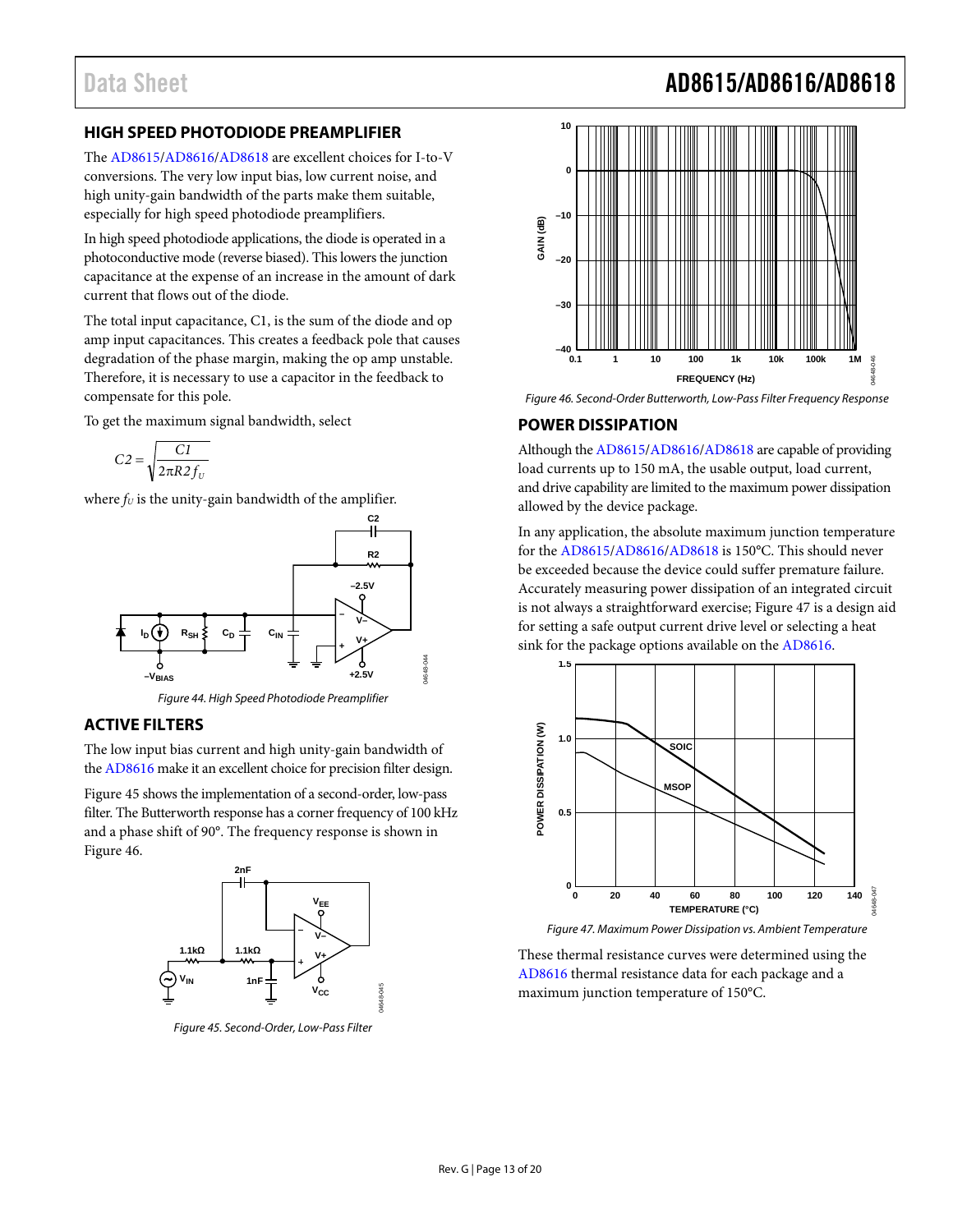The following formula can be used to calculate the internal junction temperature of th[e AD8615/](http://www.analog.com/AD8615?doc=AD8615_8616_8618.pdf)[AD8616/](http://www.analog.com/AD8616?doc=AD8615_8616_8618.pdf)[AD8618](http://www.analog.com/AD8618?doc=AD8615_8616_8618.pdf) for any application:

 $T_I = P_{DISS} \times \theta_{IA} + T_A$ 

where:

 $T_J$  = junction temperature *PDISS* = power dissipation  $\theta_{JA}$  = package thermal resistance, junction-to-case  $T_A$  = ambient temperature of the circuit

To calculate the power dissipated by th[e AD8615/](http://www.analog.com/AD8615?doc=AD8615_8616_8618.pdf)[AD8616/](http://www.analog.com/AD8616?doc=AD8615_8616_8618.pdf) [AD8618,](http://www.analog.com/AD8618?doc=AD8615_8616_8618.pdf) use the following:

 $P_{DISS} = I_{LOAD} \times (V_S - V_{OUT})$ 

where:

*ILOAD* = output load current  $V_s$  = supply voltage *VOUT* = output voltage

The quantity within the parentheses is the maximum voltage developed across either output transistor.

### <span id="page-13-0"></span>**POWER CALCULATIONS FOR VARYING OR UNKNOWN LOADS**

Often, calculating power dissipated by an integrated circuit to determine if the device is being operated in a safe range is not as simple as it may seem. In many cases, power cannot be directly measured. This may be the result of irregular output waveforms or varying loads. Indirect methods of measuring power are required.

There are two methods to calculate power dissipated by an integrated circuit. The first is to measure the package temperature and the board temperature. The second is to directly measure the circuit's supply current.

### *Calculating Power by Measuring Ambient Temperature and Case Temperature*

The two equations for calculating the junction temperature are

 $T_J = T_A + P \theta_{JA}$ 

where:

 $T_I$  = junction temperature

 $T_A$  = ambient temperature

 $\theta_{JA}$  = the junction-to-ambient thermal resistance

 $T_I = T_C + P \theta_{IC}$ 

where: *TC* is case temperature.

 $\theta_{JA}$  and  $\theta_{JC}$  are given in the data sheet.

The two equations for calculating P (power) are

$$
T_A + P \theta_{JA} = T_C + P \theta_{JC}
$$

$$
P = (T_A - T_C)/(\theta_{JC} - \theta_{JA})
$$

Once the power is determined, it is necessary to recalculate the junction temperature to ensure that the temperature was not exceeded.

The temperature should be measured directly on and near the package but not touching it. Measuring the package can be difficult. A very small bimetallic junction glued to the package can be used, or an infrared sensing device can be used, if the spot size is small enough.

### *Calculating Power by Measuring Supply Current*

If the supply voltage and current are known, power can be calculated directly. However, the supply current can have a dc component with a pulse directed into a capacitive load, which can make the rms current very difficult to calculate. This difficulty can be overcome by lifting the supply pin and inserting an rms current meter into the circuit. For this method to work, make sure the current is delivered by the supply pin being measured. This is usually a good method in a single-supply system; however, if the system uses dual supplies, both supplies may need to be monitored.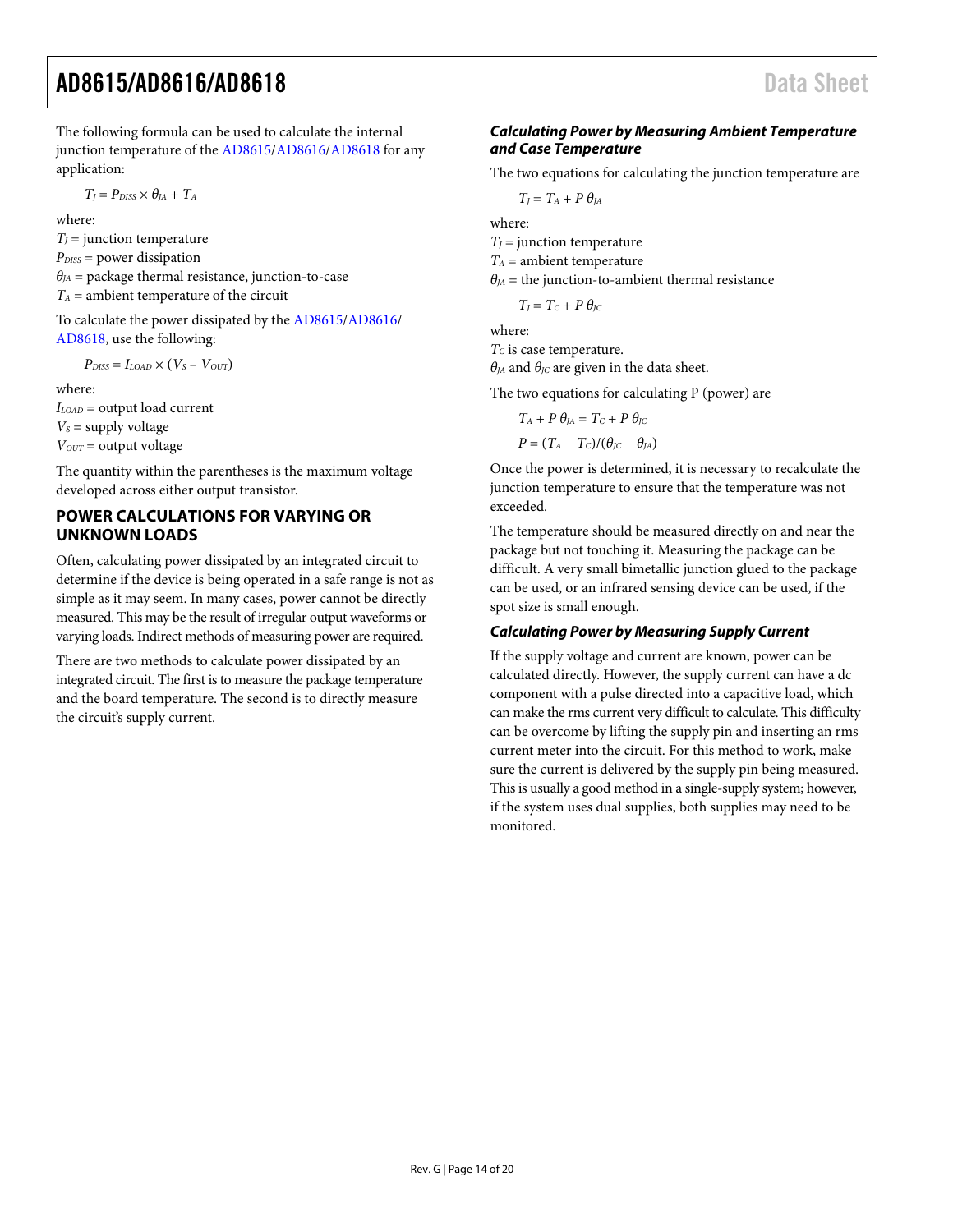## <span id="page-14-0"></span>OUTLINE DIMENSIONS

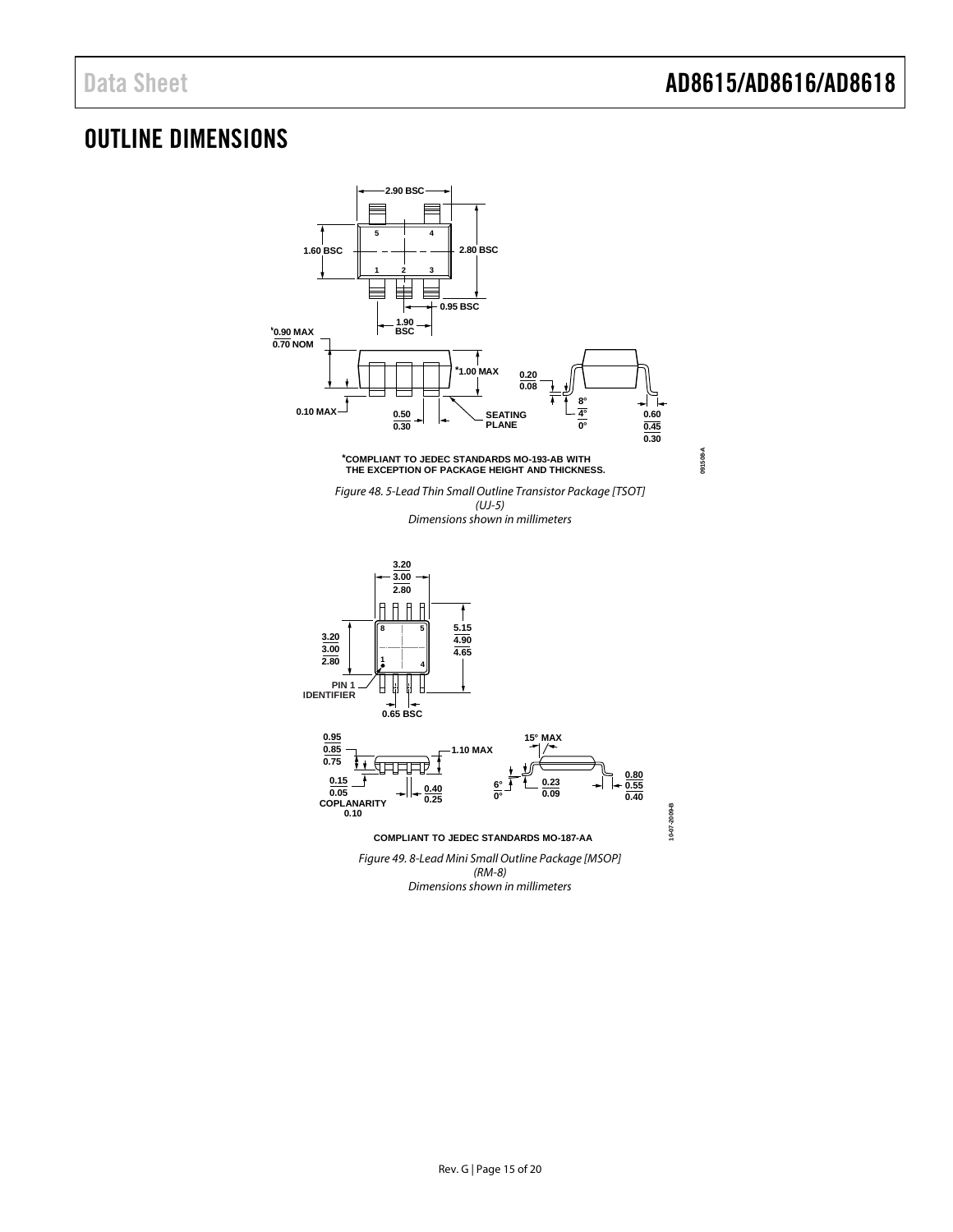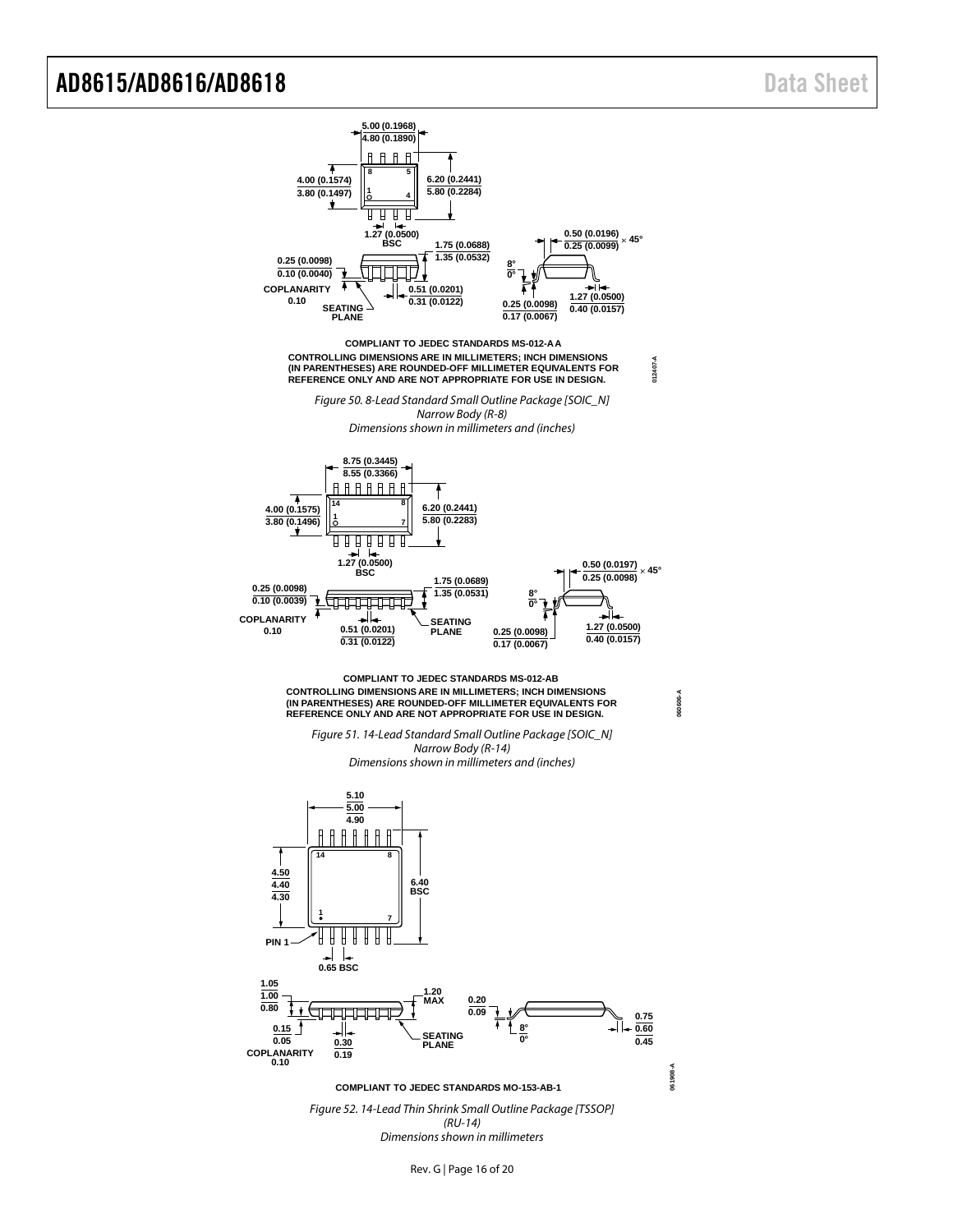# Data Sheet **AD8615/AD8616/AD8618**

## <span id="page-16-0"></span>**ORDERING GUIDE**

| Model <sup>1</sup> | <b>Temperature Range</b>            | <b>Package Description</b> | <b>Package Option</b> | <b>Branding</b> |
|--------------------|-------------------------------------|----------------------------|-----------------------|-----------------|
| AD8615AUJZ-R2      | $-40^{\circ}$ C to $+125^{\circ}$ C | 5-Lead TSOT-23             | $UJ-5$                | <b>BKA</b>      |
| AD8615AUJZ-REEL    | $-40^{\circ}$ C to $+125^{\circ}$ C | 5-Lead TSOT-23             | $UJ-5$                | <b>BKA</b>      |
| AD8615AUJZ-REEL7   | $-40^{\circ}$ C to $+125^{\circ}$ C | 5-Lead TSOT-23             | UJ-5                  | <b>BKA</b>      |
| AD8616ARMZ         | $-40^{\circ}$ C to $+125^{\circ}$ C | 8-Lead MSOP                | RM-8                  | A0K             |
| AD8616ARMZ-REEL    | $-40^{\circ}$ C to $+125^{\circ}$ C | 8-Lead MSOP                | <b>RM-8</b>           | A0K             |
| AD8616AR           | $-40^{\circ}$ C to $+125^{\circ}$ C | 8-Lead SOIC N              | $R-8$                 |                 |
| AD8616ARZ          | $-40^{\circ}$ C to $+125^{\circ}$ C | 8-Lead SOIC N              | $R - 8$               |                 |
| AD8616ARZ-REEL     | $-40^{\circ}$ C to $+125^{\circ}$ C | 8-Lead SOIC N              | $R - 8$               |                 |
| AD8616ARZ-REEL7    | $-40^{\circ}$ C to $+125^{\circ}$ C | 8-Lead SOIC N              | $R-8$                 |                 |
| AD8618ARZ          | $-40^{\circ}$ C to $+125^{\circ}$ C | 14-Lead SOIC N             | $R-14$                |                 |
| AD8618ARZ-REEL     | $-40^{\circ}$ C to $+125^{\circ}$ C | 14-Lead SOIC N             | $R-14$                |                 |
| AD8618ARZ-REEL7    | $-40^{\circ}$ C to $+125^{\circ}$ C | 14-Lead SOIC N             | $R-14$                |                 |
| AD8618ARUZ         | $-40^{\circ}$ C to $+125^{\circ}$ C | 14-Lead TSSOP              | <b>RU-14</b>          |                 |
| AD8618ARUZ-REEL    | $-40^{\circ}$ C to $+125^{\circ}$ C | 14-Lead TSSOP              | <b>RU-14</b>          |                 |

 $1 Z =$  RoHS Compliant Part.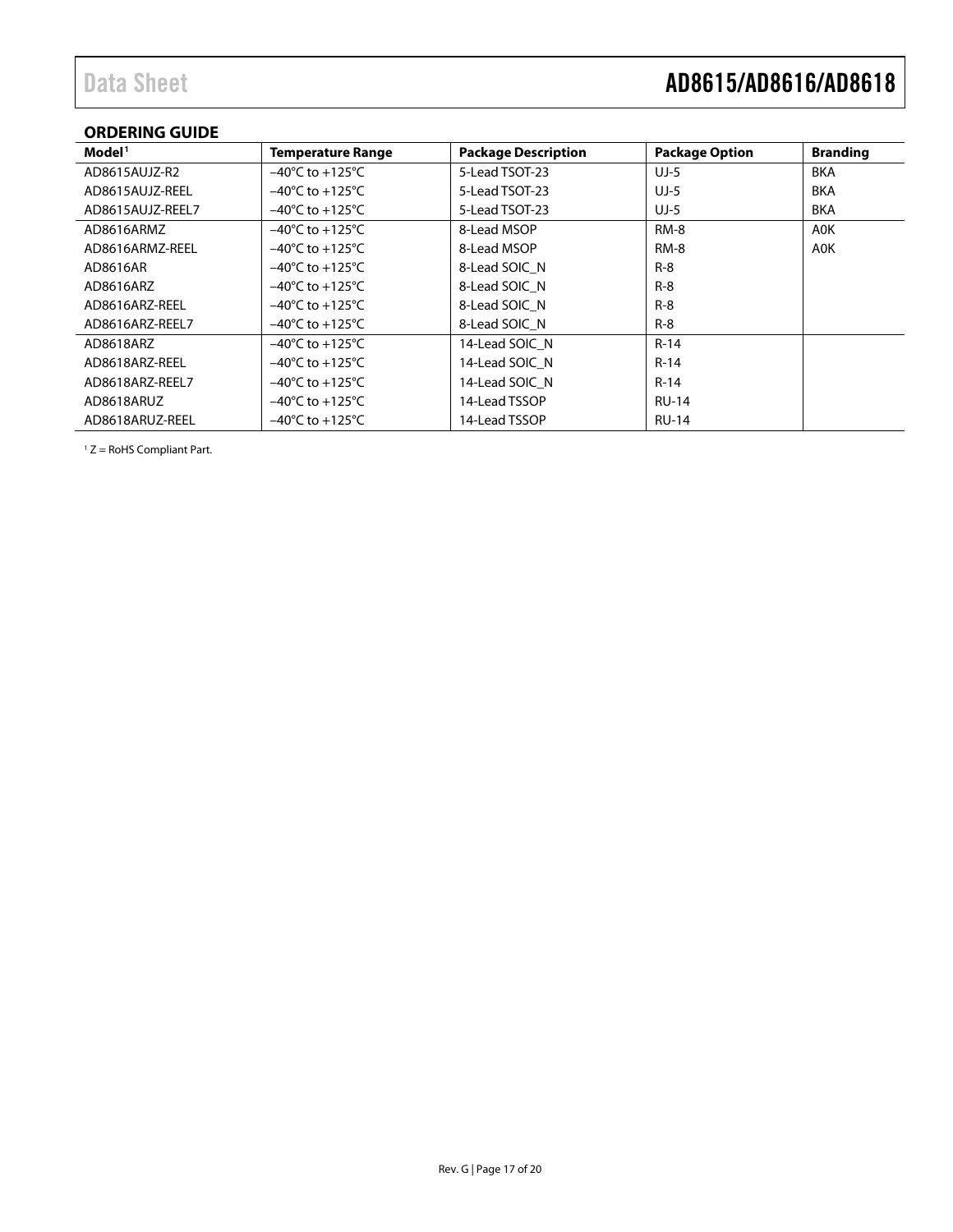## **NOTES**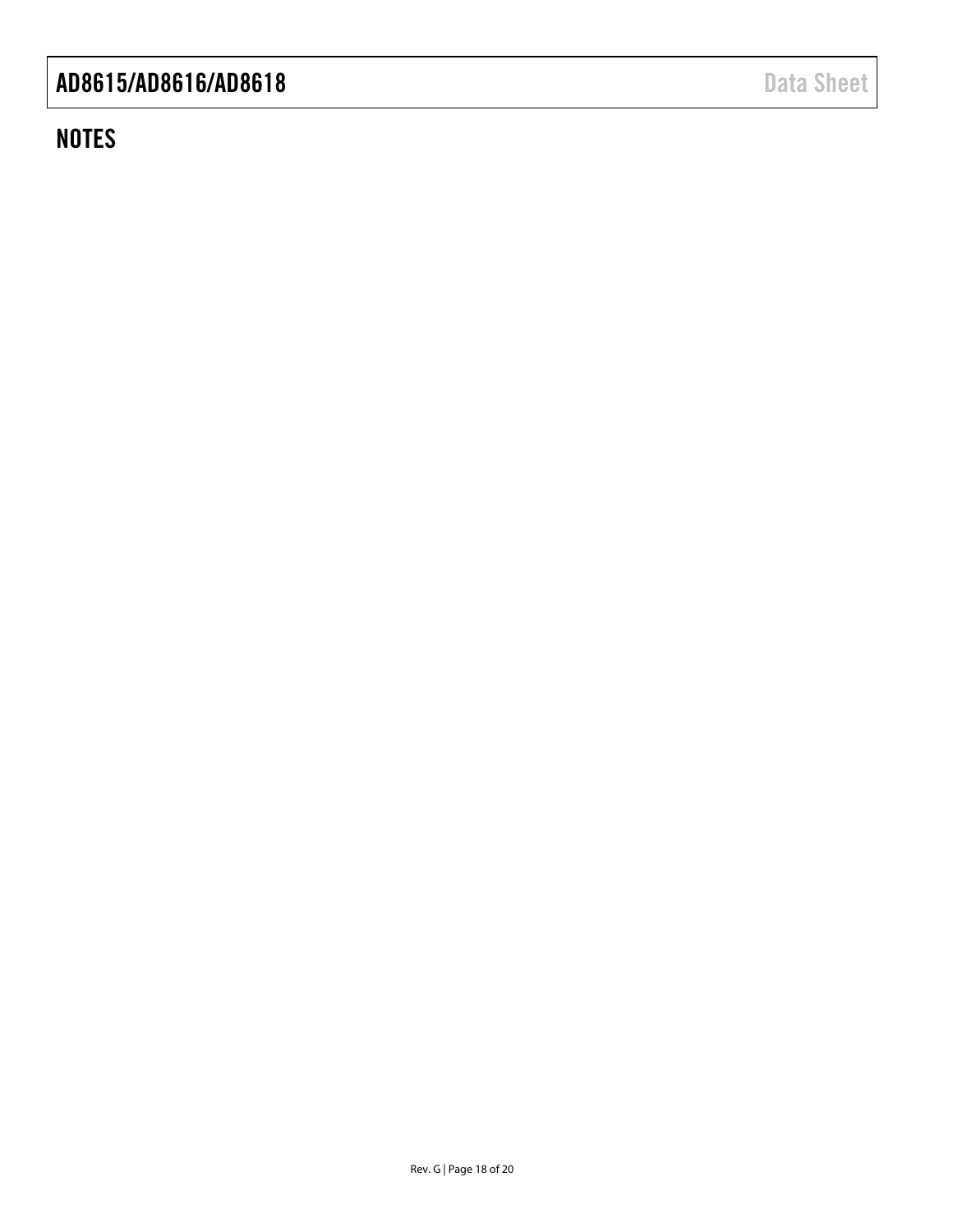## **NOTES**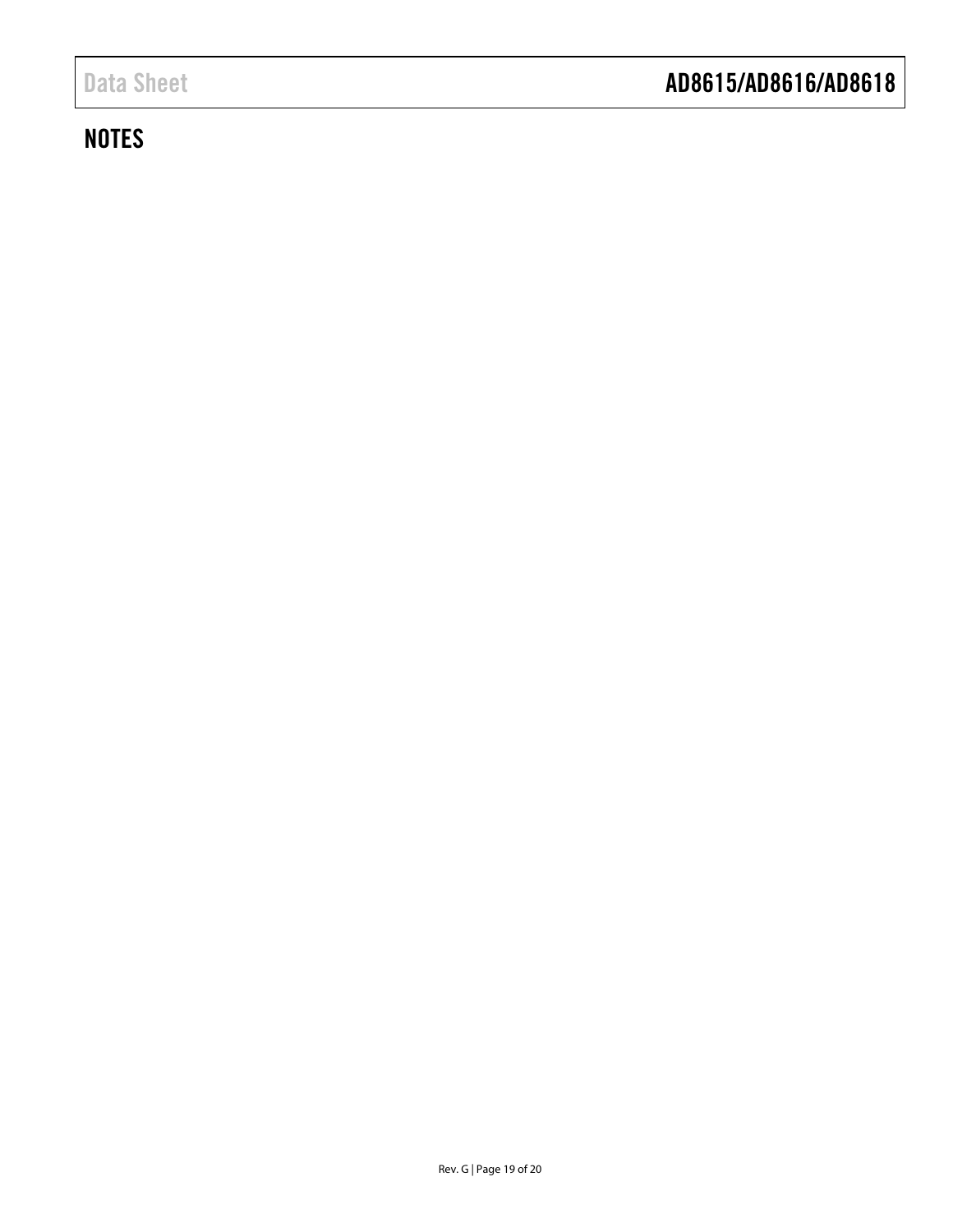## **NOTES**

www.analog.com

Rev. G [| Page 20](http://www.analog.com) of 20